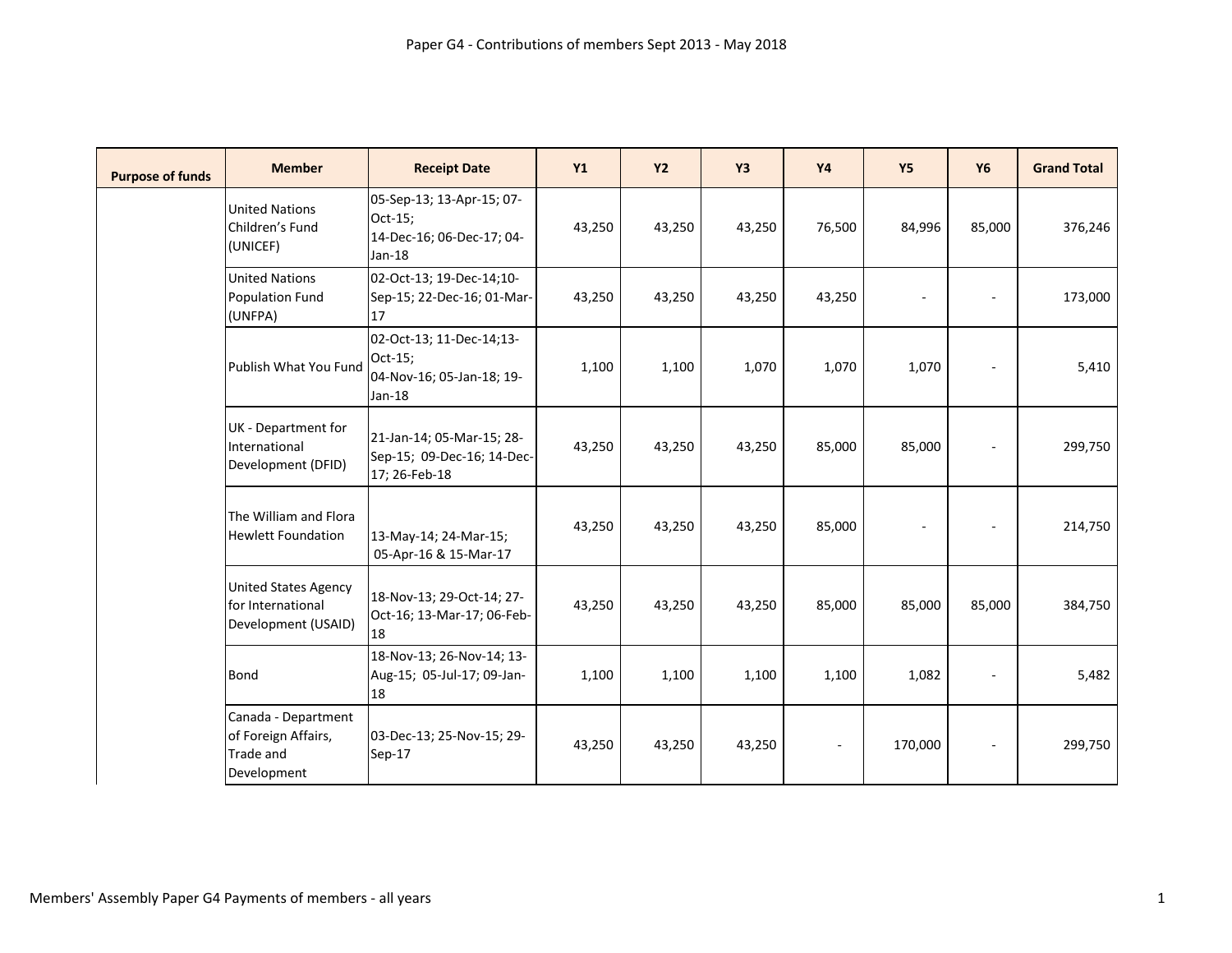| Transparency<br>International                                                      | 06-Dec-13; 23-Nov-15; 15-<br>May-17;<br>13-Nov-17                        | 1,100  | 1,100  | 1,100  | 2,200  | 2,200  | ä,             | 7,700   |
|------------------------------------------------------------------------------------|--------------------------------------------------------------------------|--------|--------|--------|--------|--------|----------------|---------|
| African Development<br><b>Bank</b><br>(AfDB)                                       | 06-Dec-13;16-Jan-15<br>18-Sep-15; 08-Mar-17; 04-<br>Jan-18               | 43,250 | 43,250 | 43,250 | 43,250 | 43,250 |                | 216,250 |
| Ireland - Irish Aid                                                                | 10-Dec-13; 22-Dec-14;<br>20-Nov-15; 08-Nov-16 & 01-<br>Jun-17            | 33,480 | 53,020 | 51,164 | 77,086 | 88,914 |                | 303,664 |
| Netherlands - Ministry<br>of Foreign Affairs -<br>Development<br>Cooperation       | 12-Dec-13; 28-Nov-14; 19-<br>Oct-15; 11-May-17; 19-Jan-<br>18            | 43,250 | 43,250 | 43,250 | 85,000 | 85,000 |                | 299,750 |
| <b>United Nations World</b><br>Food Programme<br>(WFP)                             | 13-Dec-13; 09-Dec-14; 10-<br>Sep-15; 29-Nov-16; 15-Nov-<br>17            | 43,250 | 43,250 | 43,250 | 76,500 | 85,000 |                | 291,250 |
| European Investment<br>Bank (EIB)                                                  | 13-Dec-13; 13-Feb-15<br>09-Sep-15 & 15-Feb-17                            | 43,250 | 43,250 | 43,250 | 43,250 |        |                | 173,000 |
| Germany - Federal<br>Ministry for Economic<br>Cooperation and<br>Development (BMZ) | 19-Dec-13; 17-Nov-14; 10-<br>Sep-15; 18-Nov-16; 30-Nov-<br>16; 30-Oct-17 | 43,250 | 43,250 | 42,380 | 85,000 | 85,000 |                | 298,880 |
| <b>United Nations Women</b><br>(UN Women)                                          | 26-Dec-13; 02-Jul-15;<br>05-Nov-15 & 04-Jan-17                           | 43,250 | 43,250 | 43,250 | 30,000 |        |                | 159,750 |
| Denmark - Ministry of<br>Foreign Affairs                                           | 27-Dec-13; 28-Dec-16; 11-<br>$Sep-17$                                    | 43,250 | 43,250 | 39,354 | 88,866 | 84,970 | $\overline{a}$ | 299,690 |
| International Fund for<br>Agricultural<br>Development (IFAD)                       | 06-Jan-14 & 28-Feb-17                                                    | 43,250 | 43,250 | 43,250 | 30,000 | 33,000 |                | 192,750 |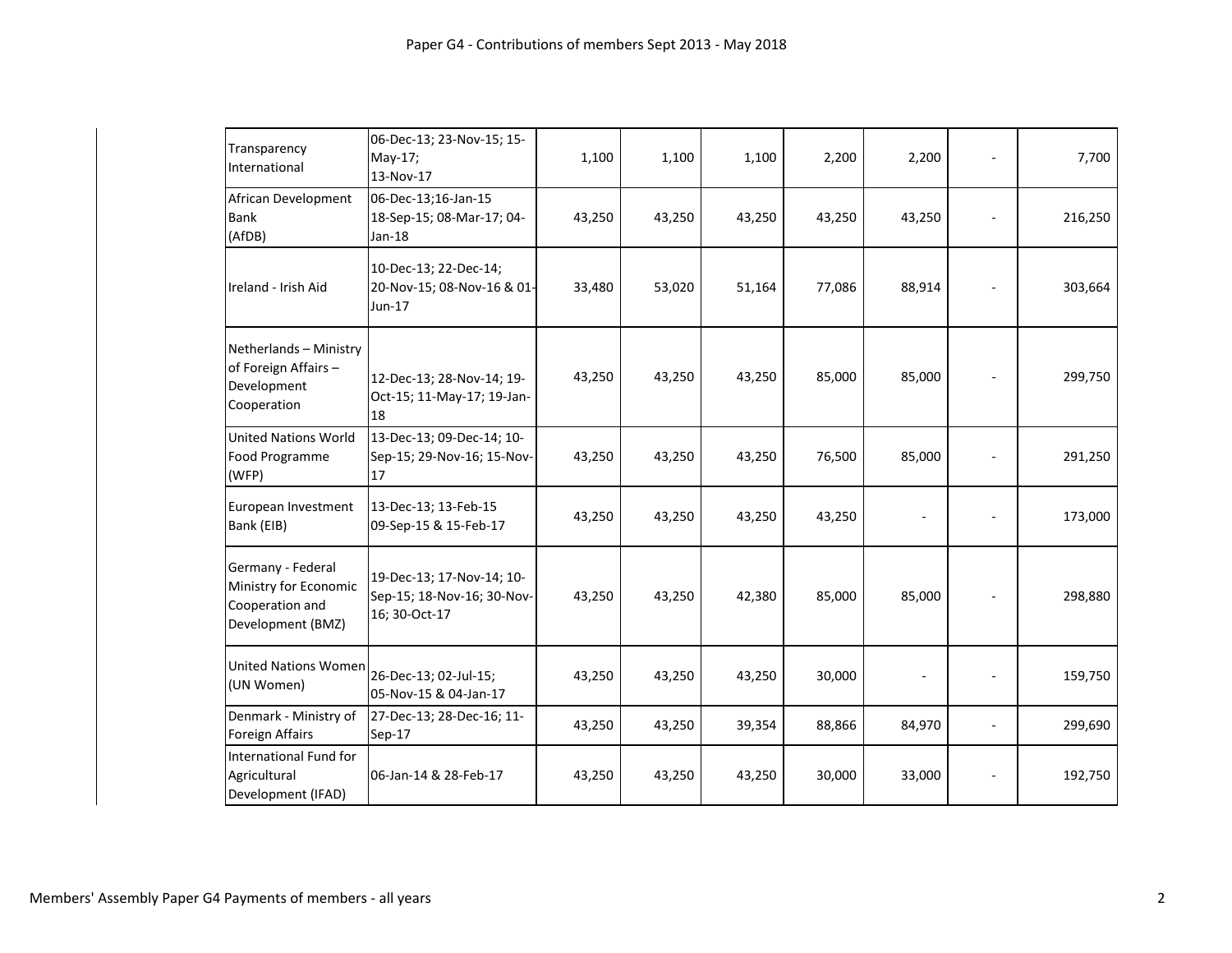|                            |                                                                  | 15-Jan-14; 31-Dec-14; 14-                                                            |        |        |        |        |        |        |         |
|----------------------------|------------------------------------------------------------------|--------------------------------------------------------------------------------------|--------|--------|--------|--------|--------|--------|---------|
| Membership<br>contribution | Finland - Ministry for<br><b>Foreign Affairs</b>                 | Jan-16;<br>20-Dec-16; 02-Jan-18                                                      | 43,250 | 43,222 | 43,230 | 84,975 | 85,000 |        | 299,677 |
|                            | The Bill and Melinda<br><b>Gates Foundation</b>                  | 06-Feb-14 & 30-Oct-14<br>& 01-Dec-16                                                 | 43,250 | 43,250 | 56,750 | 85,000 | 85,000 |        | 313,250 |
|                            | of Foreign Affairs and<br>Trade                                  | Australia - Department 27-Mar-14; 17-Apr-15; 22-<br>Jun-16; 05-Apr-17; 21-Dec-<br>17 | 43,250 | 43,250 | 43,250 | 85,000 | 85,000 |        | 299,750 |
|                            | Inter-American<br>Development Bank<br>(IDB)                      | 16-Apr-14; 24-Mar-15; 23-<br>Sep-15; 17-Mar-17; 27-Feb-<br>18                        | 43,250 | 43,250 | 43,250 | 43,250 | 43,250 |        | 216,250 |
|                            | The World Bank                                                   | 02-May-14; 12-Feb-15;<br>09-Dec-15 & 26-Jan-17                                       | 43,241 | 43,242 | 43,243 | 43,250 | ÷,     |        | 172,975 |
|                            | <b>INGO Accountability</b><br>Charter                            | 12-May-14; 08-Jan-15; 16-<br>Sep-15; 28-Nov-16; 31-Oct-<br>17                        | 1,100  | 1,100  | 1,100  | 1,075  | 1,100  |        | 5,475   |
|                            | Belgium - Belgian<br><b>Development Agency</b><br>(BTC)          | 20-Jun-14; 30-Jun-15; 11-<br>Aug-16;<br>21-Aug-17; 26-Mar-18                         | 43,225 | 43,225 | 43,225 | 84,975 | 84,975 | $\sim$ | 299,625 |
|                            | <b>GAVI</b>                                                      | 28-Nov-14; 27-Aug-15; 08-<br>Jun-17;<br>21-Dec-17                                    |        | 43,250 | 43,250 | 85,000 | 85,000 |        | 256,500 |
|                            | The Global Fund to<br>Fight AIDS,<br>Tuberculosis and<br>Malaria | 10-Mar-15; 08 Sep-15; 20-<br>Dec-16;<br>05-Dec-17                                    |        | 43,223 | 43,232 | 85,000 | 85,000 |        | 256,455 |
|                            | <b>Development Gateway</b>                                       | 01-Dec-14; 29-Oct-15; 05-<br>Jan-17;<br>23-Oct-17                                    |        | 1,100  | 1,100  | 1,100  | 1,100  |        | 4,400   |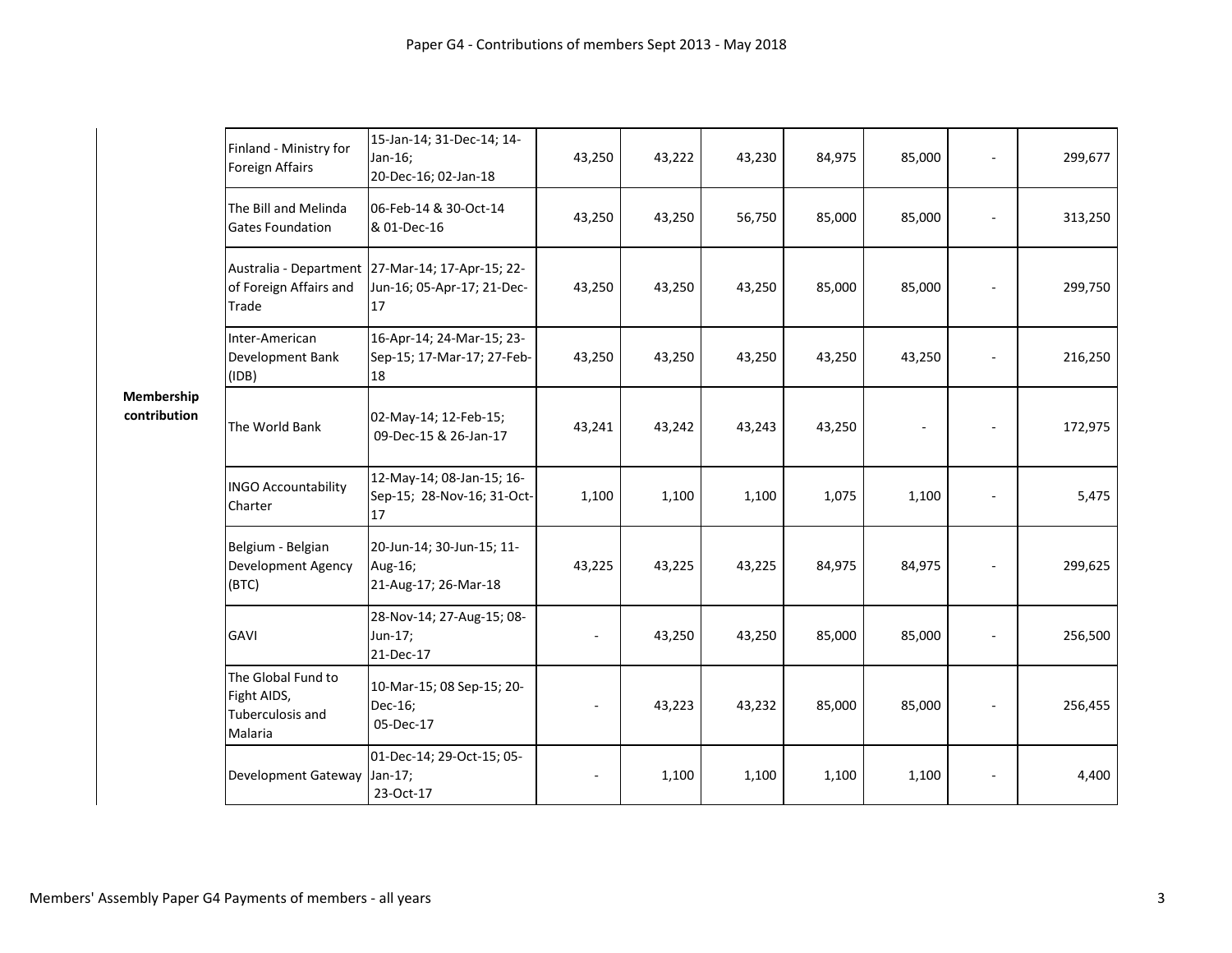| Malawi                                                                                                                           | 18-Mar-15; 12-Dec-16; 10-<br><b>Nov-17</b>        |                          | 1,100                    |                | 3,300                    | 2,200          |                | 6,600   |
|----------------------------------------------------------------------------------------------------------------------------------|---------------------------------------------------|--------------------------|--------------------------|----------------|--------------------------|----------------|----------------|---------|
| Nigeria                                                                                                                          | 19-20-Mar-15                                      |                          | 1,050                    | $\blacksquare$ | $\overline{\phantom{a}}$ | $\overline{a}$ | $\blacksquare$ | 1,050   |
| New Zealand                                                                                                                      | 29-Apr-15; 29-Jun-16; 15-<br>Feb-17;<br>14-Feb-18 |                          | 43,250                   | 43,250         | 85,000                   | 85,000         |                | 256,500 |
| Cordaid                                                                                                                          | 24-Sep-15; 10-Jan-17; 24-<br><b>Nov-17</b>        |                          | $\overline{\phantom{a}}$ | 2,200          | 2,200                    | 2,200          | $\sim$         | 6,600   |
| Bangladesh                                                                                                                       | 22-Sep-15; 05-Jun-17; 13-<br>Sep-17               |                          |                          | 2,200          | 2,200                    | 2,200          | $\sim$         | 6,600   |
| <b>European Commission</b><br>(EC)                                                                                               | 22-Jan-16 & 24-Oct-16<br>05-Sep-17; 09-Feb-18     |                          |                          | 43,384         | 44,149                   | 170,000        |                | 257,533 |
| Food and Agriculture<br>Organization of the<br><b>United Nations - UN</b><br><b>FAO</b>                                          | 06-Jun-16; 06-Dec-16; 20-<br><b>Dec-17</b>        |                          |                          | 43,250         | 76,500                   | 85,000         |                | 204,750 |
| Myanmar                                                                                                                          | 25-Nov-16; 13-Jun-17                              | $\overline{\phantom{a}}$ | ÷.                       | $\mathbf{r}$   | 3,260                    | $\overline{a}$ | $\blacksquare$ | 3,260   |
| Synergy International<br>system                                                                                                  | 25-Nov-16; 27-Oct-17                              |                          | $\overline{\phantom{a}}$ |                | 1,100                    | 1,100          | $\sim$         | 2,200   |
| Republic of Korea                                                                                                                | 18-Mar-16; 14-Mar-17; 02-<br>May-18               |                          | $\blacksquare$           | 43,250         | 85,000                   | 85,000         |                | 213,250 |
| <b>IBON International</b><br>Foundation INC, for the<br>benefit of CSO<br>Partnership for<br>Development<br>Effectiveness (CPDE) | 28-Oct-15                                         |                          |                          | 1,092          |                          |                |                | 1,092   |
| Interaction                                                                                                                      | 14-Apr-16; 10-Nov-16; 26-<br>Oct-17               |                          |                          | 1,100          | 2,200                    | 2,200          | $\sim$         | 5,500   |
| International<br>Development Law<br>Organization (IDLO)                                                                          | 17-May-16; 29-Dec-16; 01-<br>Feb-18               |                          |                          | 1,075          | 2,175                    | 2,200          |                | 5,450   |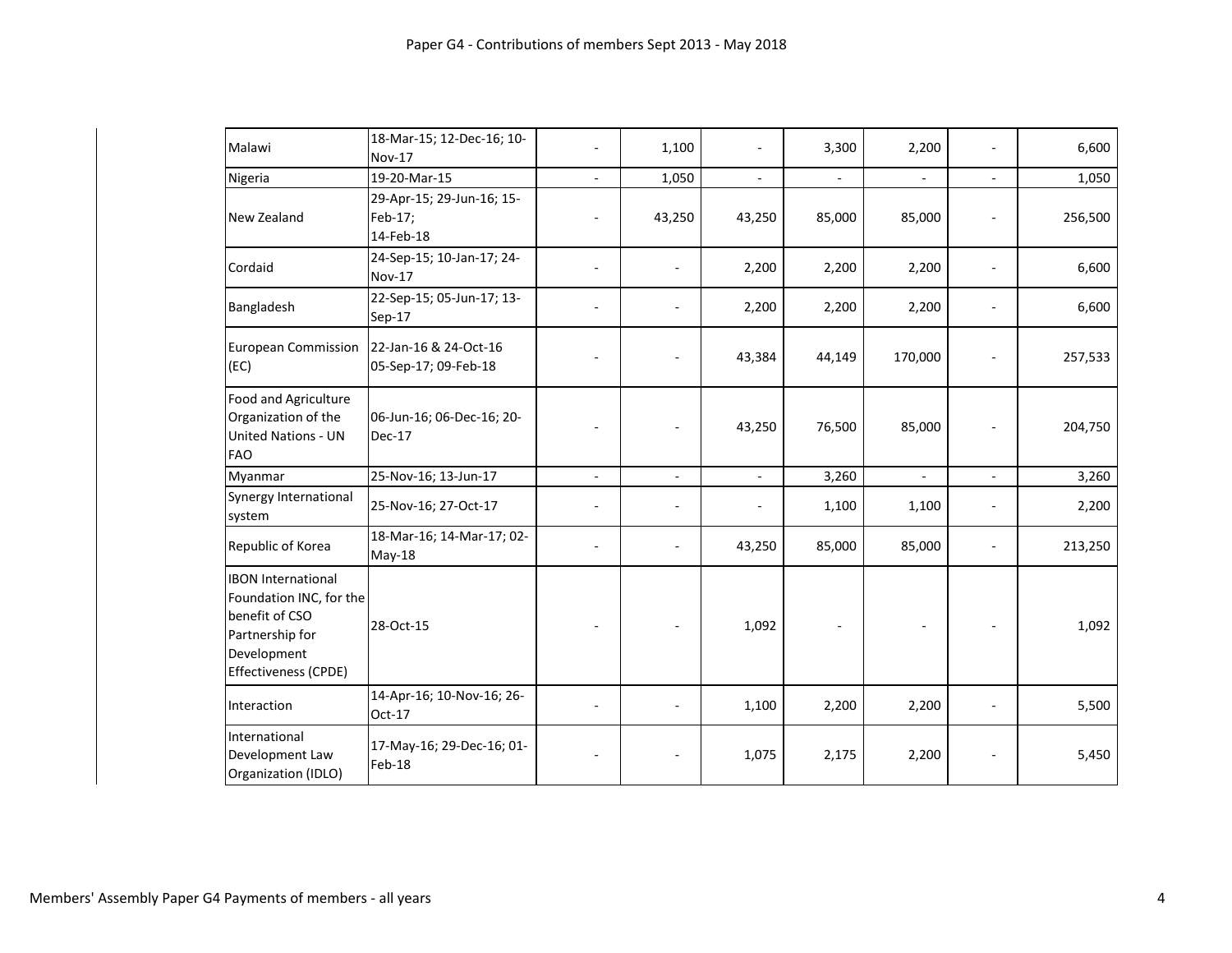|                       | Akvo                                                       | 22-Nov-16; 14-Nov-17                          | $\overline{\phantom{a}}$ |                          |                          | 1,100                    | 1,100     |                          | 2,200     |
|-----------------------|------------------------------------------------------------|-----------------------------------------------|--------------------------|--------------------------|--------------------------|--------------------------|-----------|--------------------------|-----------|
|                       | <b>United Nations</b><br>Environment<br>Programme - UNEP   | 03-Jan-17; 08-Nov-17                          |                          | ÷,                       | $\overline{a}$           | 43,250                   | 46,500    |                          | 89,750    |
|                       | World Health<br>Organization - WHO                         | 16-Feb-17; 11-Jan-18                          | $\sim$                   | $\overline{\phantom{a}}$ | $\overline{\phantom{a}}$ | 76,500                   | 85,000    | $\blacksquare$           | 161,500   |
|                       | Netherlands Enterprise<br>Agency (RVO.nl)                  | 18-Apr-17; 16-Nov-17                          | $\sim$                   | $\sim$                   | ÷                        | 2,180                    | 2,180     |                          | 4,360     |
|                       | <b>International Finance</b><br>Corporation - IFC          | 01-Jun-17; 10-Nov-17                          | $\sim$                   | ä,                       | $\overline{\phantom{a}}$ | 85,000                   | 85,000    | $\sim$                   | 170,000   |
|                       | Zimmerman and<br>Zimmerman                                 | 24-Aug-17                                     | $\sim$                   | ä,                       | $\overline{a}$           | 1,100                    | ÷         |                          | 1,100     |
|                       | International<br>Organization for<br>Migration - IOM       | 25-Aug-17; 21-Dec-17                          | $\sim$                   | $\blacksquare$           | $\overline{\phantom{a}}$ | 76,500                   | 85,000    |                          | 161,500   |
|                       | Oxfam Novib                                                | 15-Nov-17                                     | $\sim$                   | $\sim$                   | $\overline{\phantom{a}}$ | $\sim$                   | 2,196     | $\sim$                   | 2,196     |
|                       | France - Agence<br>Française de<br>Développement (AFD)     | 7-Dec-17                                      | $\blacksquare$           | $\blacksquare$           | $\overline{\phantom{a}}$ | $\sim$                   | 85,000    |                          | 85,000    |
|                       | Plan International                                         | 9-Feb-18                                      | $\sim$                   | $\overline{\phantom{a}}$ | $\overline{\phantom{a}}$ | $\overline{a}$           | 2,200     |                          | 2,200     |
|                       | Oxfam America                                              | 12-Mar-18                                     | $\sim$                   | $\overline{\phantom{a}}$ | $\overline{\phantom{a}}$ | $\overline{\phantom{a}}$ | 2,200     |                          | 2,200     |
|                       | Mali                                                       | 23-Feb-18                                     |                          |                          |                          |                          | 2,200     |                          | 2,200     |
|                       | <b>Membership contribution Total</b>                       |                                               | 902,846                  | 1,055,332                | 1,197,599                | 2,129,411                | 2,325,583 | 170,000                  | 7,780,771 |
| <b>Residual funds</b> | UK - Department for<br>International<br>Development (DFID) | 5-Nov-13                                      | 60,111                   | ÷,                       | $\overline{\phantom{a}}$ |                          | ÷         | $\overline{\phantom{a}}$ | 60,111    |
|                       |                                                            |                                               | 60,111                   | $\overline{a}$           | $\overline{a}$           |                          | L,        |                          | 60,111    |
|                       | UK - Department for<br>International<br>Development (DFID) | 21-Jan-14; 05-Mar-15;<br>28-Sep-15; 09-Dec-16 | 165,555                  | 67,986                   | 4,520                    | 198,599                  | ÷         |                          | 436,660   |